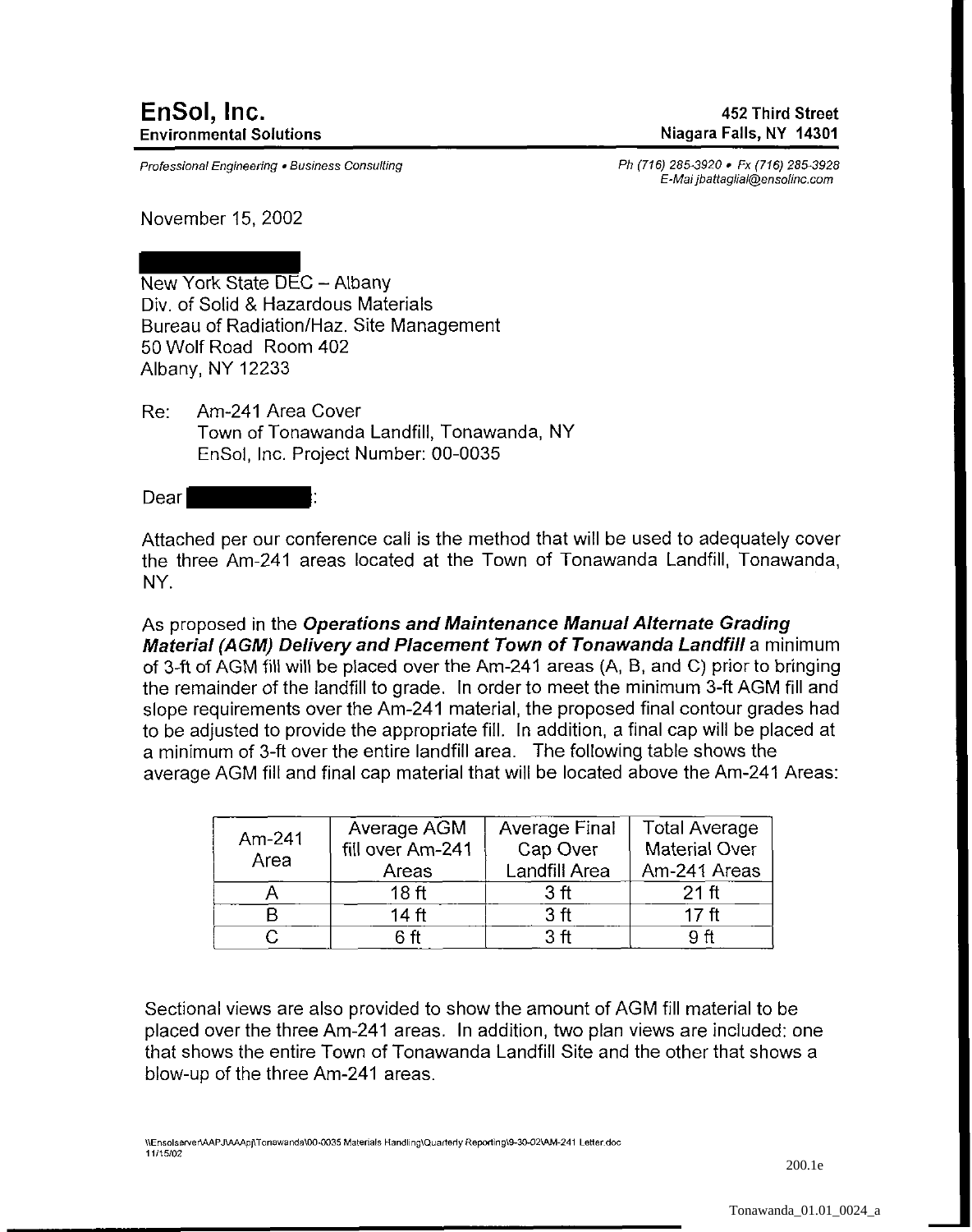If you have any questions or comments regarding this information, please contact me at 285-3920 for assistance.

| Sincerely,<br>President<br>EnSol, Inc. |                                                                                                                  |
|----------------------------------------|------------------------------------------------------------------------------------------------------------------|
| Enclosures                             |                                                                                                                  |
| CC.                                    | l- Town of Tonawanda<br>, P.E. - NYSDEC Region 9<br>- US Army Corps of Engineers<br>- US Army Corps of Engineers |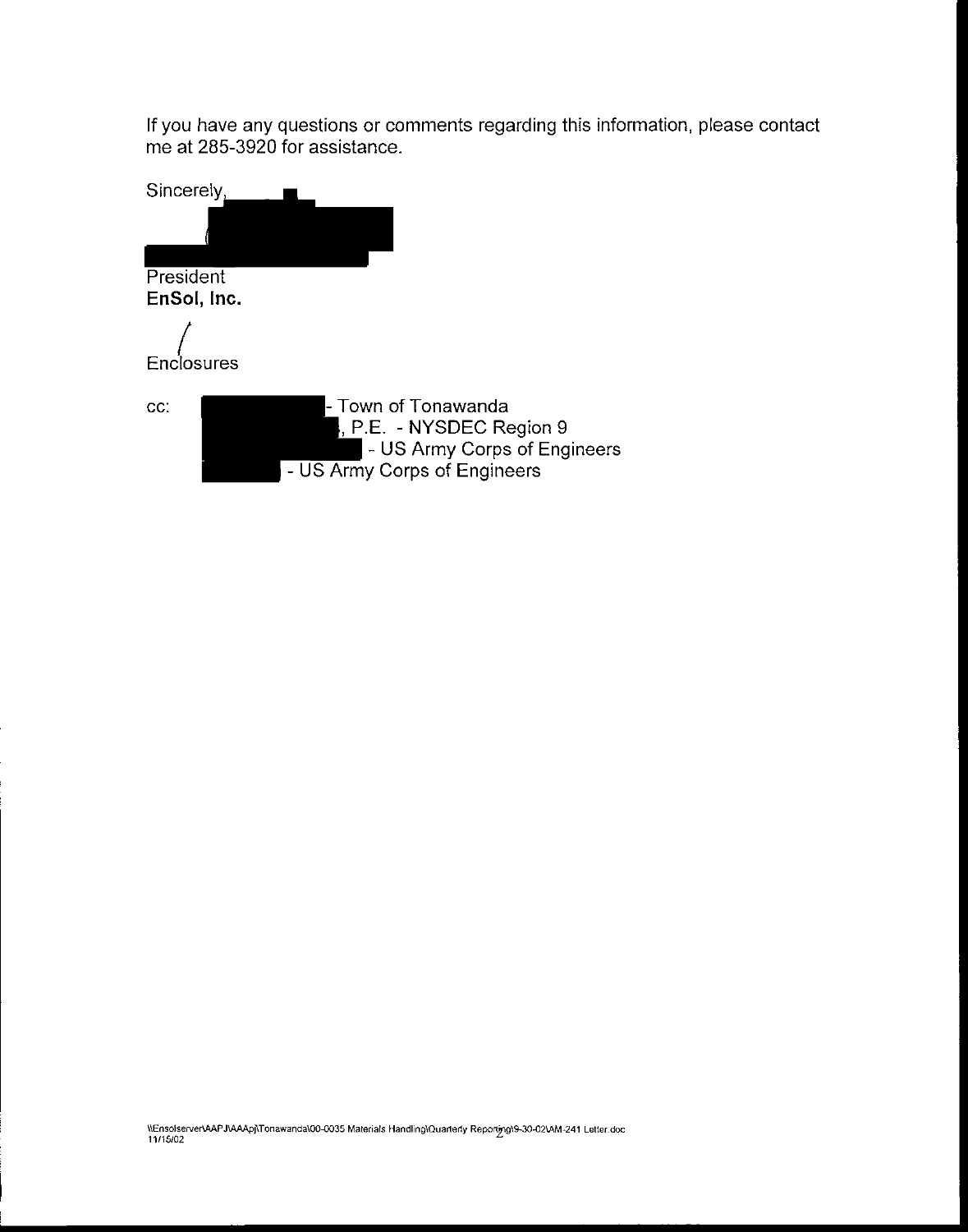

| EnSol, Inc.                                                                               | TITLE:<br><b>AM-241 GRADING PLAN</b>                                                                                                                                                                                            |               |                   |                |              |                    |  |  |
|-------------------------------------------------------------------------------------------|---------------------------------------------------------------------------------------------------------------------------------------------------------------------------------------------------------------------------------|---------------|-------------------|----------------|--------------|--------------------|--|--|
| <b>Environmental Solutions</b>                                                            |                                                                                                                                                                                                                                 |               |                   |                |              |                    |  |  |
| 452 THIRD STREET<br>NIAGARA FALLS, NY 14301<br>PHONE (716) 285-3920<br>FAX (716) 285-3928 | PROJECT:<br>TOWN OF TONAWANDA<br>LANDFILL CLOSURE                                                                                                                                                                               |               |                   |                |              |                    |  |  |
|                                                                                           | PREPARED FOR:<br>TOWN OF TONAWANDA                                                                                                                                                                                              |               |                   |                |              |                    |  |  |
|                                                                                           | TOWN OF TONAWANDA                                                                                                                                                                                                               |               |                   | COUNTY OF ERIE |              |                    |  |  |
|                                                                                           | STATE OF NY                                                                                                                                                                                                                     |               |                   |                |              |                    |  |  |
| A.                                                                                        | <b>REVISION</b>                                                                                                                                                                                                                 |               | BY                | DATE           | <b>SHEET</b> |                    |  |  |
|                                                                                           |                                                                                                                                                                                                                                 |               |                   |                |              | 1 OF 3             |  |  |
|                                                                                           | IT IS A VIOLATION OF THE M, W YORK STATE EDUCATION LAW, ARTICLE 145 SECTION FOOT FOR ANY FERENCIE IN ESS OF IS ACTING<br>UNDER THE DIRECTION OF A LICT KEED PROFIESSIONAL FROMERS OR LAND SURVEYOR TO ALTER AN ITEM IN ARY WAY. |               |                   |                |              |                    |  |  |
| JOHN B. BATTAGLIA PE                                                                      | DATE<br>10/21/00                                                                                                                                                                                                                | SCALE<br>4.60 | DWG.<br>AM241 DWG |                | CHECKED BY   | PROJ NO<br>AA BAAF |  |  |

470.0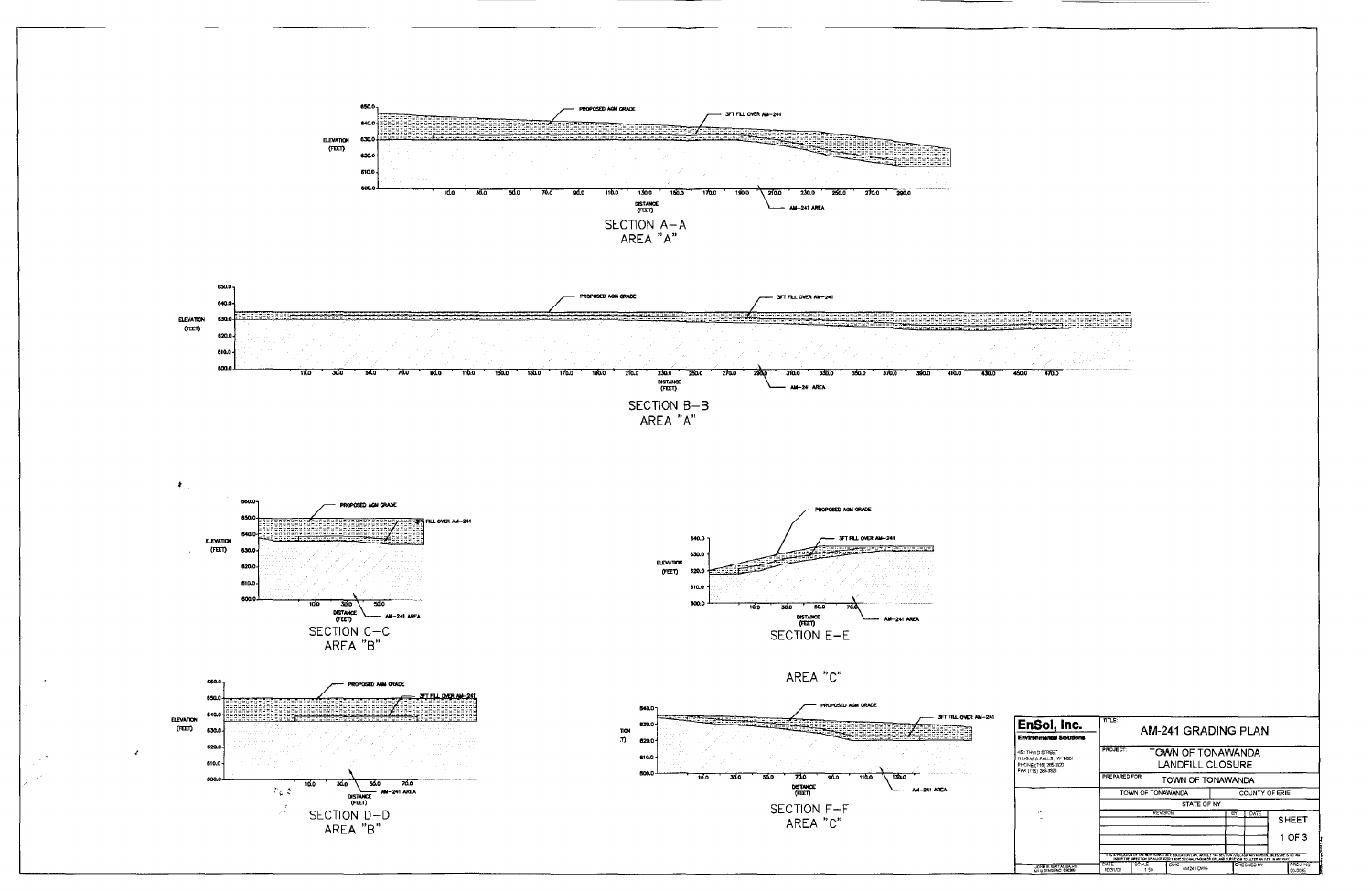

 $\begin{array}{ccc} \multicolumn{3}{c}{} & \multicolumn{3}{c}{} & \multicolumn{3}{c}{} & \multicolumn{3}{c}{} & \multicolumn{3}{c}{} & \multicolumn{3}{c}{} & \multicolumn{3}{c}{} & \multicolumn{3}{c}{} & \multicolumn{3}{c}{} & \multicolumn{3}{c}{} & \multicolumn{3}{c}{} & \multicolumn{3}{c}{} & \multicolumn{3}{c}{} & \multicolumn{3}{c}{} & \multicolumn{3}{c}{} & \multicolumn{3}{c}{} & \multicolumn{3}{c}{} & \multicolumn{3}{c}{} & \multicolumn{3}{c}{} & \multicolumn$